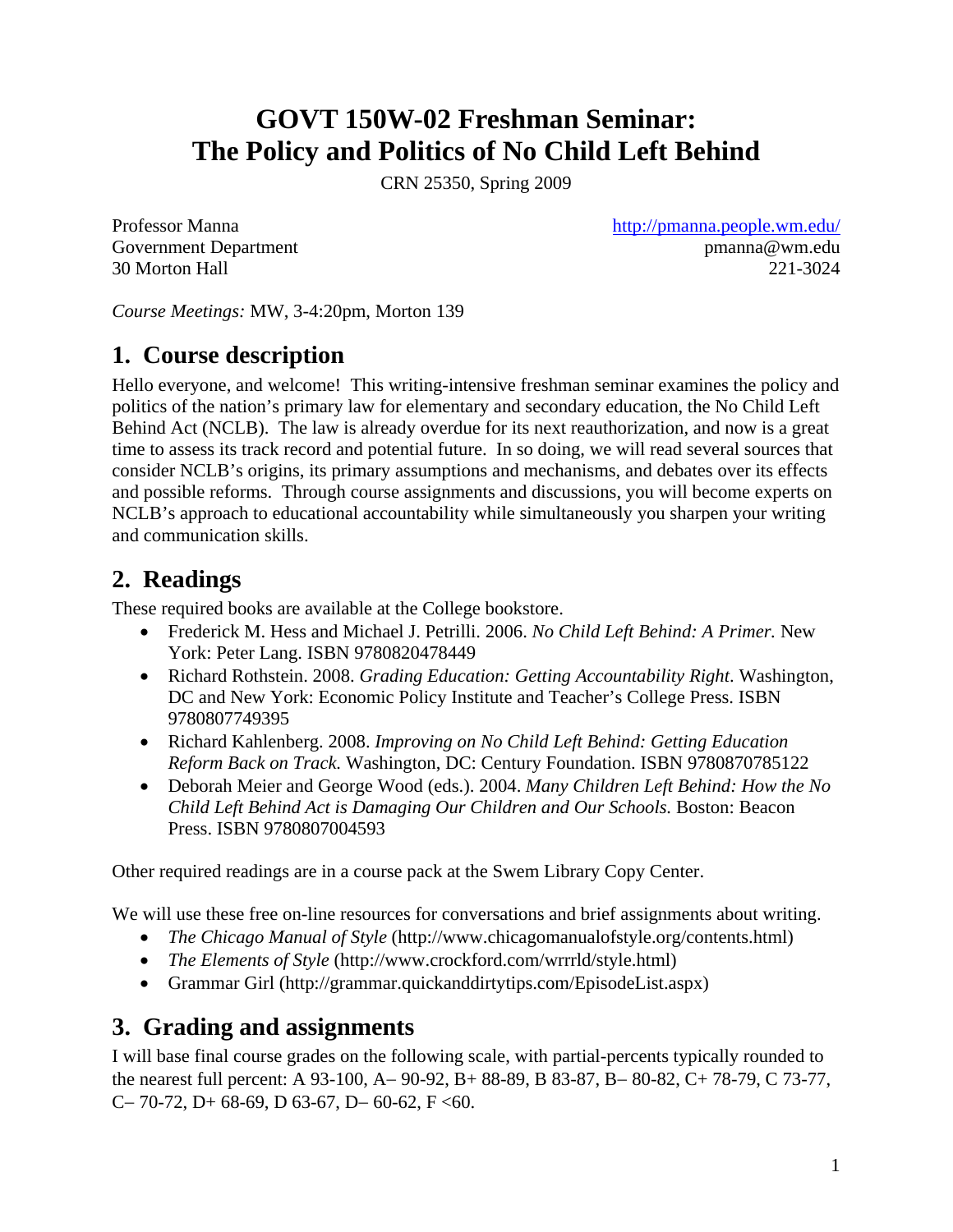Here is how I will evaluate your work this semester.

| <b>Due</b>                 | <b>Item</b>                                  | Grade weight $(\% )$    |
|----------------------------|----------------------------------------------|-------------------------|
| Everyday                   | Class attendance and participation           | 20                      |
| F, 1/23 by 5pm             | Writing self-assessment                      | 2.5                     |
| $F$ , $2/6$ by $5pm$       | Reaction paper #1                            | 5                       |
| F, $2/20$ by 5pm           | Reaction paper #2                            | 5                       |
| W, 3/4 in class            | Essay #1 (bring two copies of it to class)   | 5                       |
| $M$ , $3/16$ in class      | Peer review of classmate's essay #1          | 2.5                     |
| $M$ , $3/23$ in class      | Revised essay #1 (hand in the revised essay, | 10                      |
|                            | comments from your peer reviewer, and        |                         |
|                            | Manna's comments)                            |                         |
| Th, $4/2$ by $5 \text{pm}$ | Reaction paper #3                            | $\overline{\mathbf{5}}$ |
| $F, 4/17$ by 5pm           | Essay $#2$                                   | 20                      |
| W, $5/6$ by $5 \text{pm}$  | Essay #3 (hand in the essay and source note) | 25                      |

In general, three sorts of activities will comprise the bulk of your grade. Well before each due date, I will make my expectations for each assignment clear. Here is a quick summary for now.

- Class attendance and participation are crucial for the success of this class. That means you should arrive on time everyday and be well-prepared to discuss the readings. If usually you are shy in classes, with my help, here is where you will start overcoming those fears of speaking out. Please see me ASAP and we can identify some strategies to help you become more involved.
- Reaction papers will be short writing "wind sprints" that ask you to consider a particular reading or argument.
- Essays will require you to develop an argument by synthesizing information from several sources.

Late work will incur a score penalty of at least 1/3 of a letter grade per day, including weekend days, that it is late (e.g., a B+ paper becomes a B paper after one day). The only legitimate excuses for completing an assignment late are documented medical or family emergencies, or religious observances. Computer problems, athletic contests, visits from friends or relatives, and demands from other courses, and the like can be anticipated and worked around.

Finally, please practice smart computing by saving your work regularly and planning ahead for possible mechanical failures. A computer or printer crash is no excuse for handing in a late paper. If you save your work to your space on the College's H:\ drive, for example, you never have to worry about losing a paper due to computer failure.

## **4. Other notes**

#### *4.1 Academic misconduct*

I begin by assuming academic misconduct will not become an issue in this class. If it does, for any questions about policies regarding cheating, plagiarism, or other types of academic dishonesty, please see William and Mary Honor Council's web site and the discussion of the Honor Code in the Student Handbook. If I discover a student violating the honor code, I will initiate an Honor Council proceeding and, at a bare minimum, recommend that the student receive an "F" for the course. I take this issue extremely seriously, and hope you do too.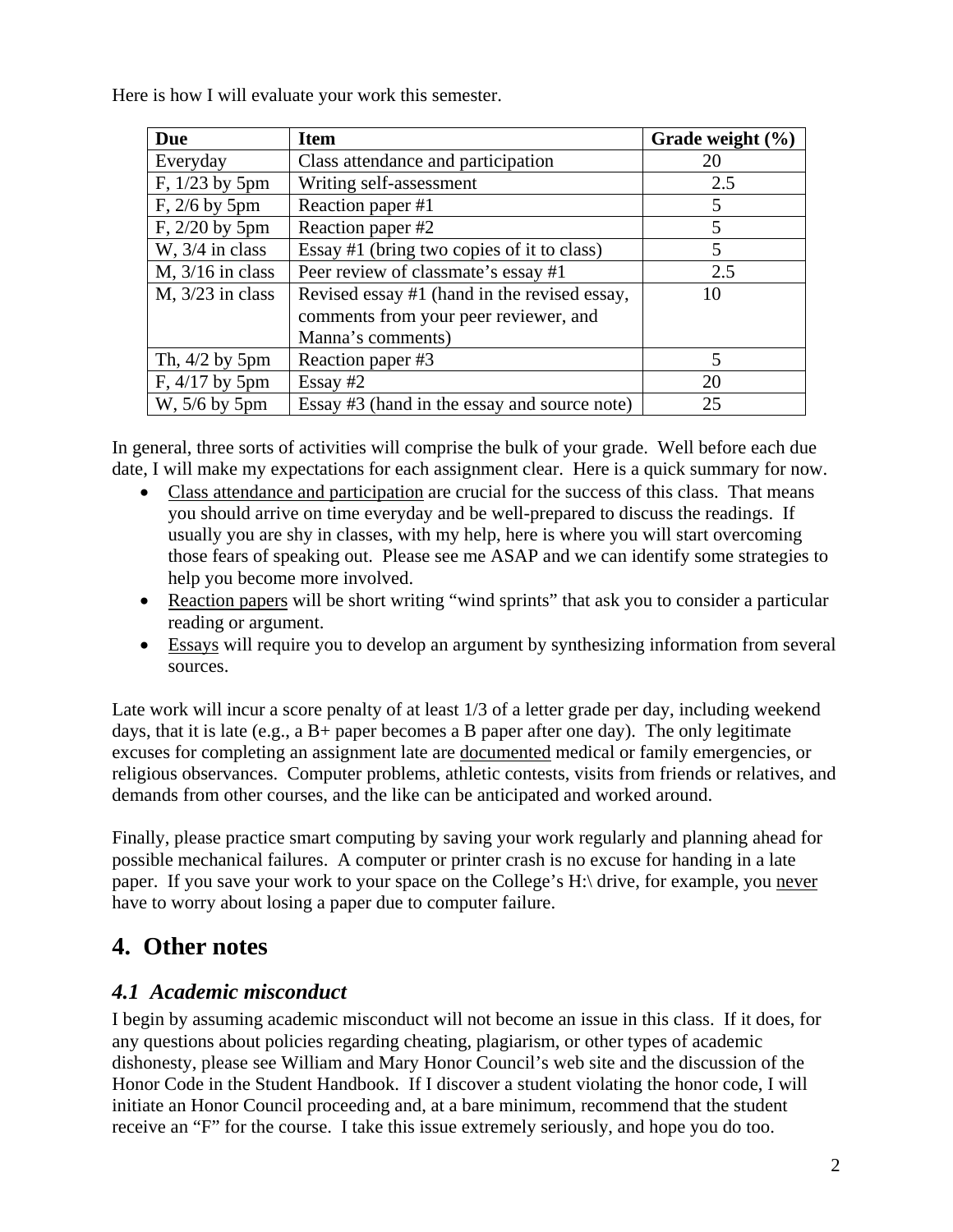### *4.2 What you can expect from me*

You can expect several things from me this semester. First, I will not ask you to do things that waste your time. I am convinced that students respond best when professors encourage them to think hard about interesting ideas and questions. I will work all semester to create that kind of environment. Second, I will give you lots of honest feedback in class discussions, office hours, email exchanges, and on your written work. Finally, I promise to treat you with respect. I anticipate that we will sometimes disagree about government and politics this semester. In fact, I hope we do because that will make the course more interesting. I will not penalize you if you do not embrace my political beliefs, nor will I reward you if we happen to agree on political matters.

## **5. Schedule of topics, readings, and assignments**

We will adjust this schedule as needed to incorporate minor changes to the readings or to allow for in-class activities and assignments.

| $\mathbf{W}$ | ~<br>ourse introduction<br>. |
|--------------|------------------------------|
| $\mathbf{1}$ |                              |

#### **\*Due Friday, 1/23 by 5pm – Writing self-assessment\***

#### *5.1. Contexts*

| $\mathbf{M}$ | Governance: Who's in charge?                                                  |  |
|--------------|-------------------------------------------------------------------------------|--|
| 1/26         | • Michael W. Kirst. 2004. Ch. 2. Turning points: A history of American school |  |
|              | governance. In Noel Epstein (ed.) Who's in Charge Here? The Tangled Web of    |  |
|              | School Governance and Policy. pp. 14-41. CP                                   |  |
|              | • William G. Howell. 2005. Ch. 1. Introduction. In William G. Howell (ed.)    |  |
|              | Besieged: School Boards and the Future of Education Politics. pp. 1-23. CP    |  |
| W            | Governance (cont.)                                                            |  |
| 1/28         | • No new reading                                                              |  |
| M            | Achievement gaps and economic performance                                     |  |
| 2/2          | • US Department of Education. 2007. Status and Trends in the Education of     |  |
|              | Racial and Ethnic Minorities. Ch. 3 Achievement. pp. 45-74. CP                |  |
|              | • New Commission on the Skills of the American Workforce. 2006. Tough         |  |
|              | Choices or Tough Times (executive summary). pp. 5-22. CP                      |  |
| W            | Achievement gaps and economic performance (cont.)                             |  |
| 2/4          | No new reading<br>$\bullet$                                                   |  |

#### **\*Due Friday, 2/6 by 5pm – Reaction paper #1\***

| M    | Standards and accountability                                                      |
|------|-----------------------------------------------------------------------------------|
| 2/9  | • Diane Ravitch. 1995. Ch. 1. The idea of standards. <i>National Standards in</i> |
|      | <i>Education: A Citizen's Guide. pp. 7-32. CP</i>                                 |
| W    | Standards and accountability (cont.)                                              |
| 2/11 | • Rothstein, Ch. $1-2$                                                            |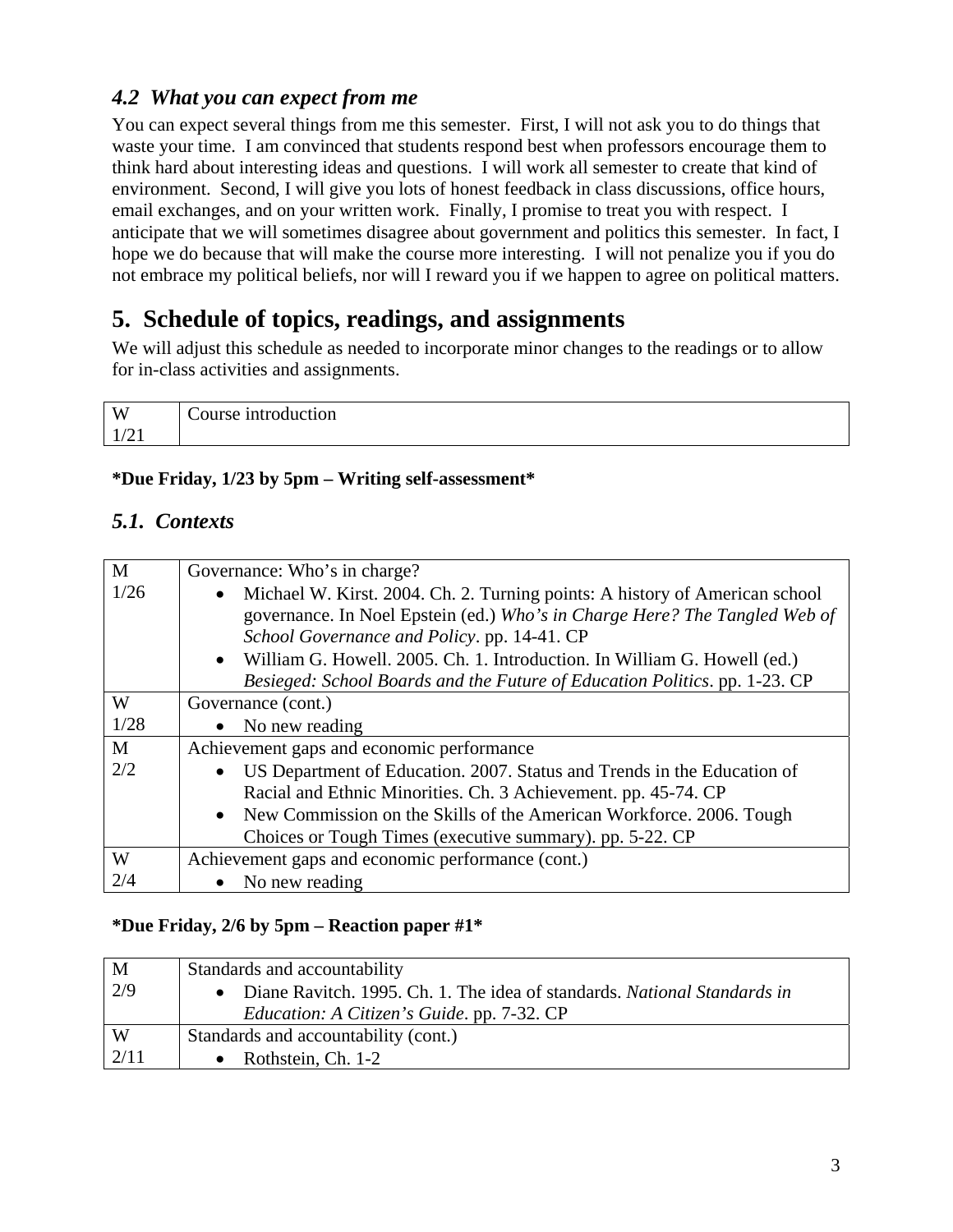# *5.2. NCLB's logic and levers*

| M    | NCLB's background and passage                                                                                                                                                                                                              |
|------|--------------------------------------------------------------------------------------------------------------------------------------------------------------------------------------------------------------------------------------------|
| 2/16 | • Paul Manna. 2006. Ch. 4. Patterns of federal involvement in education (pp. 68-<br>85), and Ch. 6. Leaving no child behind in the American federal system (pp.<br>117-137). School's In: Federalism and the National Education Agenda. CP |
| W    | NCLB's logic and primary levers                                                                                                                                                                                                            |
| 2/18 | $\bullet$ Hess and Petrilli, Ch. 1-2 and Appendix                                                                                                                                                                                          |

### **\*Due Friday, 2/20 by 5pm – Reaction paper #2\***

| $\mathbf{M}$ | Researching education policy and politics with Swem resources                                                                                                                                                                                                                    |  |
|--------------|----------------------------------------------------------------------------------------------------------------------------------------------------------------------------------------------------------------------------------------------------------------------------------|--|
| 2/23         |                                                                                                                                                                                                                                                                                  |  |
| W            | Adequate Yearly Progress and remedies for improvement                                                                                                                                                                                                                            |  |
| 2/25         | Mary Jean LeTendre. 2001. Defining Adequate Yearly Progress: Strengthening<br>$\bullet$<br>Responsibility for Results Without Toppling State Accountability Systems. pp.<br>$1-15$ . CP<br>Kati Haycock and Ross Wiener. 2003. Adequate yearly progress under NCLB.<br>$\bullet$ |  |
|              | pp. 27-31. CP                                                                                                                                                                                                                                                                    |  |
| M            | Program funding mechanisms                                                                                                                                                                                                                                                       |  |
| 3/2          | Paul Manna. 2008. Federal Aid to Elementary and Secondary Education:<br>$\bullet$                                                                                                                                                                                                |  |
|              | Premises, Effects, and Major Lessons Learned (excerpt). pp. 5-9. CP                                                                                                                                                                                                              |  |
|              | Thomas W. Fagan and Nancy L. Kober. 2004. Title I Funds: Who's Gaining,<br>$\bullet$                                                                                                                                                                                             |  |
|              | Who's Losing and Why. pp. 1-12. CP                                                                                                                                                                                                                                               |  |
| W            | *Due in class $-2$ copies of essay #1*                                                                                                                                                                                                                                           |  |
| 3/4          |                                                                                                                                                                                                                                                                                  |  |
|              | Early critics                                                                                                                                                                                                                                                                    |  |
|              | Meier Ch. 4 in Meier and Wood                                                                                                                                                                                                                                                    |  |
|              | Kohn Ch. 5 in Meier and Wood                                                                                                                                                                                                                                                     |  |
| $\mathbf{M}$ | No class $-$ Spring break                                                                                                                                                                                                                                                        |  |
| 3/9          |                                                                                                                                                                                                                                                                                  |  |
| W            | No class – Spring break                                                                                                                                                                                                                                                          |  |
| 3/11         |                                                                                                                                                                                                                                                                                  |  |

## *5.3. NCLB implementation*

| M    | *Due in class – Marked-up essay that you reviewed* |
|------|----------------------------------------------------|
| 3/16 |                                                    |
|      | Writing with education data                        |
|      | $\bullet$ No new reading                           |
| W    | Writing with education data (cont.)                |
| 3/18 | No new reading                                     |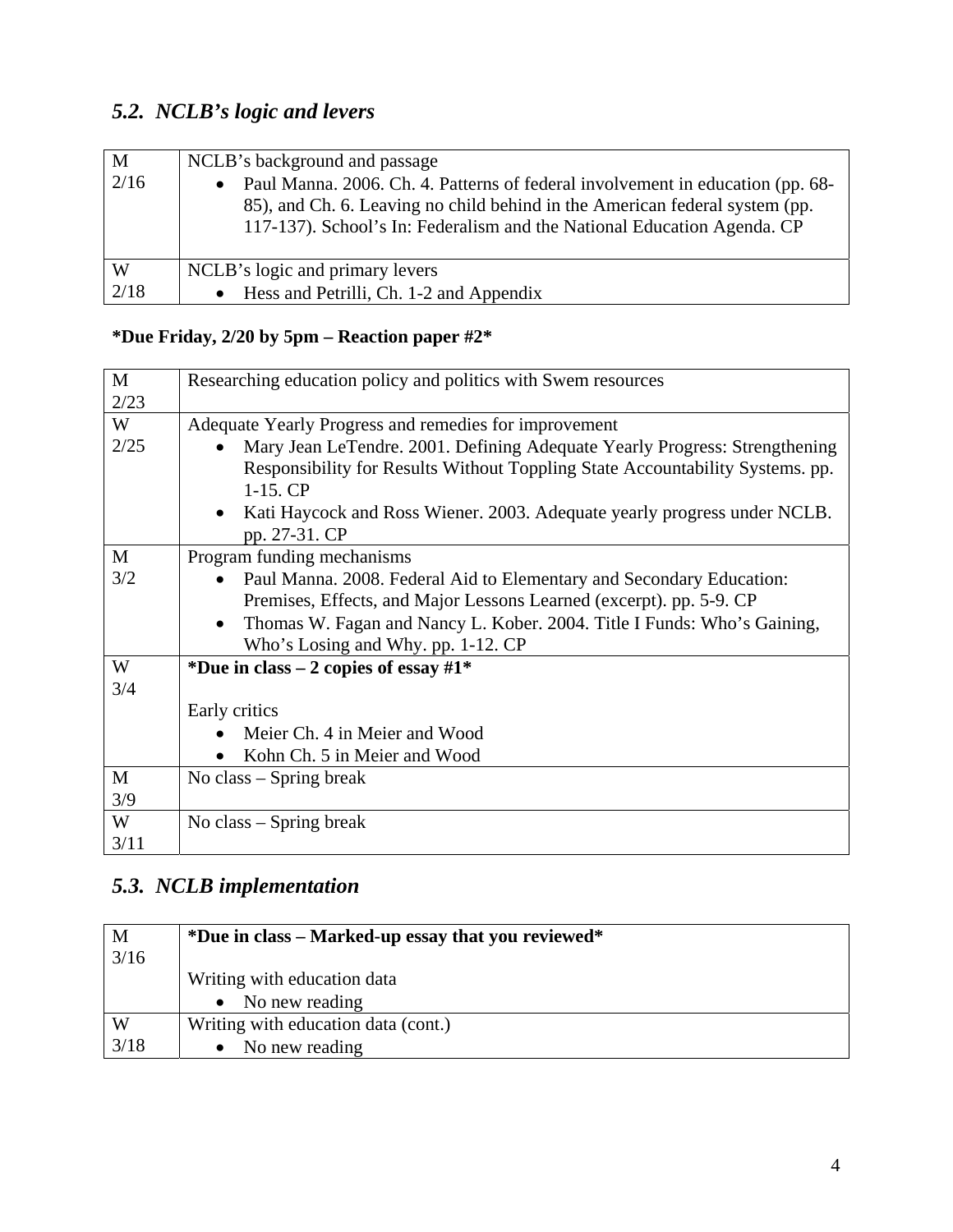| M    | *Due in class – Revised essay $#1^*$                                             |
|------|----------------------------------------------------------------------------------|
| 3/23 | Hand in three things: (1) Revised essay; (2) Original essay with Manna's         |
|      | comments; (3) Original essay with student reviewer comments.                     |
|      |                                                                                  |
|      | Federal perspective                                                              |
|      | • Paul Manna. 2006. Control, persuasion, and educational accountability:         |
|      | Implementing the No Child Left Behind Act. Educational Policy 20(3): 471-        |
|      | 494. CP                                                                          |
| W    | Federal perspective (cont.)                                                      |
| 3/25 | Duncomb and Yinger, Ch. 2 in Kahlenberg                                          |
| M    | State perspective                                                                |
| 3/30 | Government Accountability Office. 2004. NO CHILD LEFT BEHIND ACT:<br>$\bullet$   |
|      | Improvements Needed in Education's Process for Tracking States'                  |
|      | Implementation of Key Provisions (excerpt). pp. 1-38. CP                         |
| W    | State perspective (cont.)                                                        |
| 4/1  | Paul Manna. 2007. NCLB in the states: Fragmented governance, uneven<br>$\bullet$ |
|      | implementation. In Frederick M. Hess and Chester E. Finn, Jr. (eds.) No          |
|      | Remedy Left Behind: Lessons from a Half-Decade of NCLB. pp. 17-42. CP            |

## **\*Due Thursday, 4/2 by 5pm – Reaction paper #3\***

| $\mathbf{M}$ | School perspective                                                                    |
|--------------|---------------------------------------------------------------------------------------|
| 4/6          | Karp, Ch. 3 in Meier and Wood<br>$\bullet$                                            |
|              | Thomas J. Kane, Douglas O. Staiger, and Jeffrey Geppert. 2002. Randomly<br>$\bullet$  |
|              | accountable. <i>Education Next</i> . Spring. pp. 57-61. CP                            |
| W            | Classroom perspective                                                                 |
| 4/8          | Rothstein, Ch. 3<br>$\bullet$                                                         |
|              | Wood, Ch. 2 in Meier and Wood                                                         |
| M            | Student perspective                                                                   |
| 4/13         | • Wells and Holme, Ch. 4 in Kahlenberg                                                |
| W            | Student perspective (cont.)                                                           |
| 4/15         | Rothstein, Ch. 4<br>$\bullet$                                                         |
|              | Thomas B. Fordham Institute. 2008. High-achieving students in the era of<br>$\bullet$ |
|              | NCLB (pp. 13-37, 49-71). Report distributed in class.                                 |

## **\*Due Friday, 4/17 by 5pm – Essay #2\***

## *5.4. Reforming NCLB*

| $\mathbf{M}$ | Reform 1: Expand resources and measures of success |
|--------------|----------------------------------------------------|
| 4/20         | $\bullet$ Hess and Petrilli, Ch. 5                 |
|              | • Darling-Hammond, Ch. 1 in Meier and Wood         |
|              | • Neil, Ch. 6 in Meier and Wood                    |